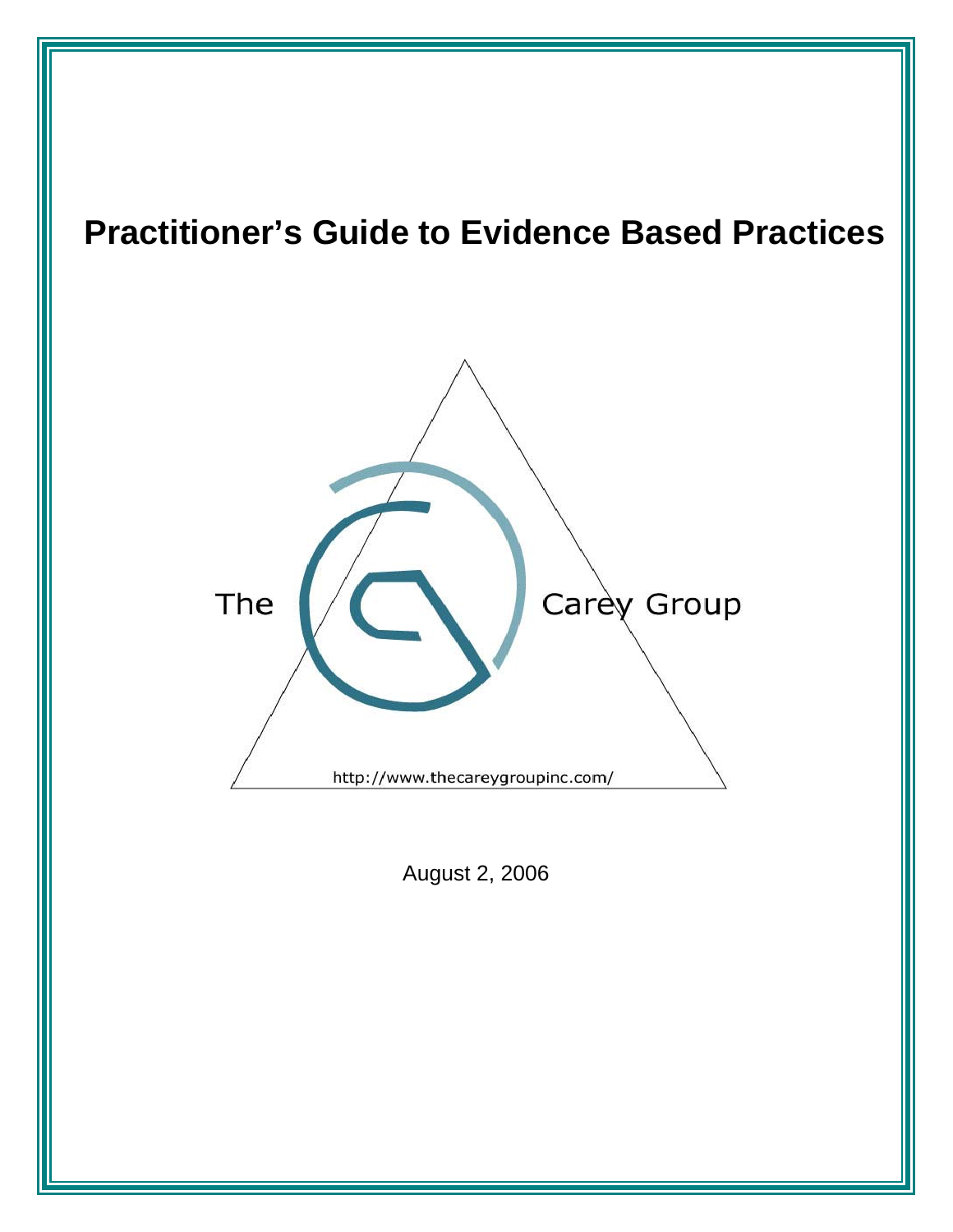## **PRACTITIONER'S GUIDE TO EVIDENCE BASED PRACTICES**[∗](#page-1-0)

## **FREQUENTLY ASKED QUESTIONS BY CRIMINAL JUSTICE PRACTITIONERS**  August 2, 2006

## 1. How do I stop the revolving door of re-offense? It seems as though I keep seeing some offenders come back over and over again and that nothing works.

Some offenders are truly chronic in their anti-social behavior. Fortunately, they represent a small percent of the total offenders handled by the justice system. The research is clear that the justice system should not attempt to intervene with low risk offenders as these efforts only increase the likelihood of recidivism. For the moderate to high risk offenders, there is reason to be optimistic. The "revolving door" can be slowed down considerably by strategically addressing the offenders' criminogenic needs. Criminogenic needs mean that each offender has certain characteristics or life circumstances that, when present, influence the tendency to commit crimes. When these needs are addressed, the risk of re-offense drops considerably. On average, the research indicates that a correctional intervention that changes these criminogenic need areas will reduce recidivism by an average of thirty percent. While "average" means that some programs will get less than a thirty percent reduction and others will get more, even a modest reduction has significant policy implications. An unexceptional ten percent reduction in recidivism, for example, means that there are many fewer victims and lower costs to the public in terms of law enforcement and criminal justice resources alone. These recidivism reduction rates progressively improve as more of the criminogenic factors are targeted and addressed.

The extremely high risk offenders, those that are deeply enmeshed in a criminal subculture, tend not to be responsive to correctional programming. They should receive sanctions that provide high levels of structure, supervision, and/or incapacitation so that at least during the time they are under correctional supervision their risk is being managed. For this extremely high risk group of offenders, the one feature that seems to consistently work is the "aging out" process. That is, extremely high risk chronic offenders who are not responsive to interventions eventually age out of a criminal lifestyle by the time they reach their forties and fifties. Although their values and attitudes likely will not have changed, they grow tired of the hassle from the criminal justice system. Getting these offenders to an older age without consuming too many resources or putting the public at risk is a reasonable goal.

To stop the revolving door requires a good assessment, a comprehensive set of programming and supervision alternatives, proper matching of the right offender to the right sanction/program, and an understanding of how and why people change. No one agency in the criminal justice system can do this alone. The entire system needs to be pulling in the

 $\overline{\phantom{a}}$ 

<span id="page-1-0"></span><sup>∗</sup> Over the past 2 ½ years a number of authorities in the field of evidence-based practices have contributed to the development of this Practitioner's Guide. This most recent version contains new material provided by Mark Carey of The Carey Group and was edited by Roger K. Warren, President Emeritus of the National Center for States Courts, for presentation at the 2006 Joint Annual Meeting of the Conference of Chief Justices and Conference of State Court Administrators. Financial support was provided by the National Institute of Corrections.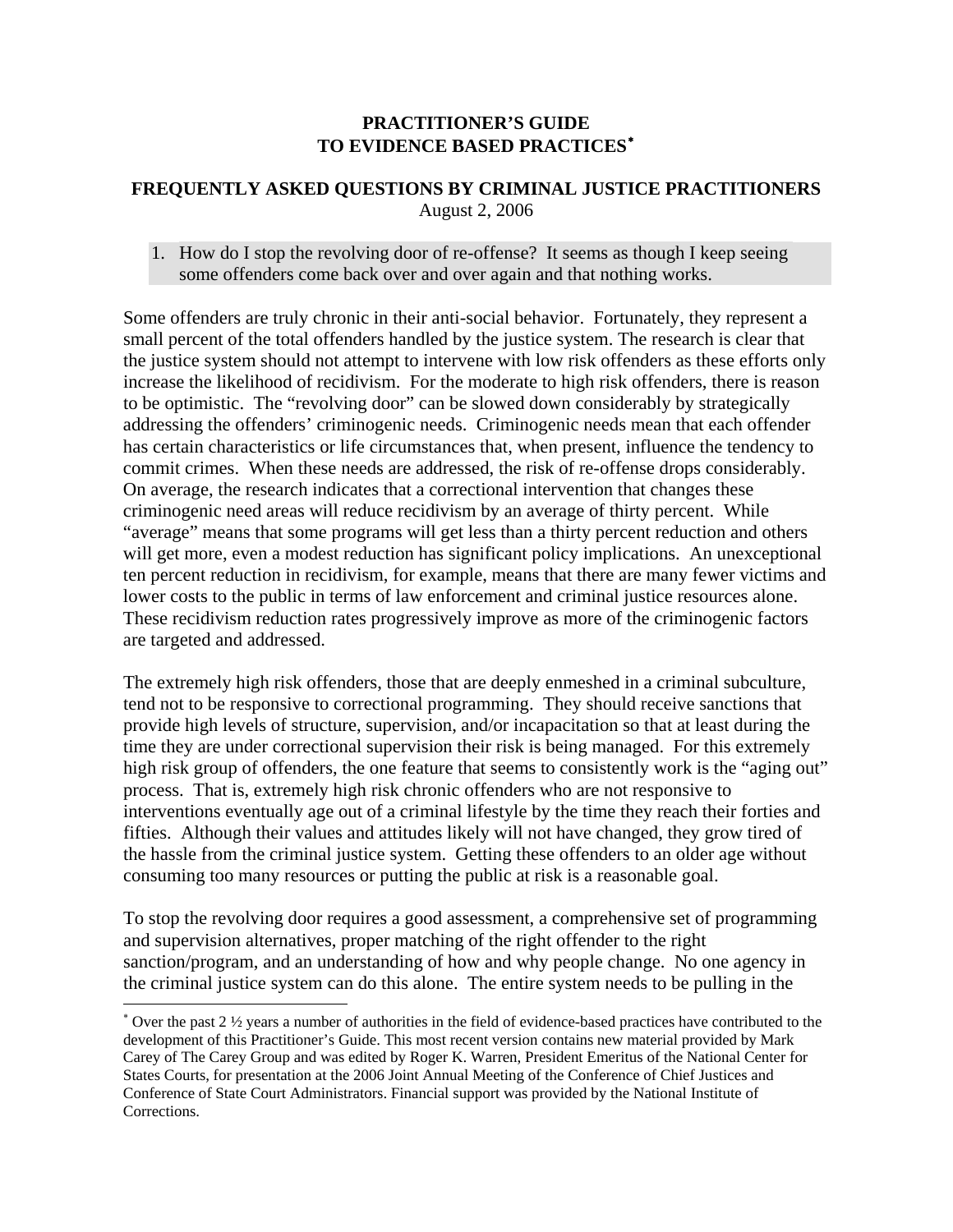same direction, using the same theories and practices in order for recidivism to be reduced. Without a collaborative effort, activities by one agency can cancel out the work of another. For example, if the courts sentence an offender to the right program but probation is not monitoring whether the program is fulfilling what should be done as determined by research, the outcome will fall short. If probation is providing excellent programming and supervision, but the prosecutor's office files a revocation every time the offender makes a small slip and disrupts the programming progress then the intervention can't finish what it started. If the plea negotiations do not take into account the offender's risk factor and criminogenic needs, then the offender will not get what is needed to turn his/her behavior around.

A final word about the perception of a revolving door: it is human nature to remember negative events more than positive. Often, our interpretation of what is happening does not fit with the data. Our memory and observation can be selective. Good data will help practitioners and policy makers know for a fact what is or is not working. An effective criminal justice system must have good data. Boot camps, for example, were once touted as effective models for reducing recidivism but research has indicated that they fall far short of their promise and, in most cases, have no positive effect on recidivism whatsoever.

 2. Why should I care about the offender's risk level? What exactly do you mean when you use the word risk? How do I know what the offender's risk level is?

When researchers and practitioners talk about an offender's risk level they are referring to the likelihood an offender will commit another offense. It generally does not distinguish between type of offense (e.g., personal, property, felony, and misdemeanor) but just whether the offender might be rearrested for criminal conduct. It also does not mean risk of having a court order or supervision revoked. An offender might be at low risk of reoffense but still be at high risk of technical violations.

There are generally three methods used to determine risk:

- 1. an actuarial tool that uses risk factors that can be measured and weighted to give an overall risk score (much like insurance agencies use);
- 2. professionals using professional judgment based on their experiences; and
- 3. a combination of actuarial tool and professional judgment.

Actuarial tools are better predictors than professional judgment. However, when professional judgment is used along with actuarial tools one is most likely to get the best prediction of reoffense. There are a number of validated risk tools on the market and many jurisdictions have done their own research and validation to determine which risk factors are most important in determining reoffense in their jurisdiction. The better risk tools have high levels of predictability and use risk factors that are dynamic in nature. Static risk factors cannot change (e.g., age at first conviction or whether there is a history of child abuse/neglect) and therefore cannot be targeted for intervention. Certain other criminogenic risk/need areas are just as valid in terms of prediction of reoffense but can change. They therefore can be used to develop a sentencing or supervision/treatment strategy, and are considered dynamic in nature.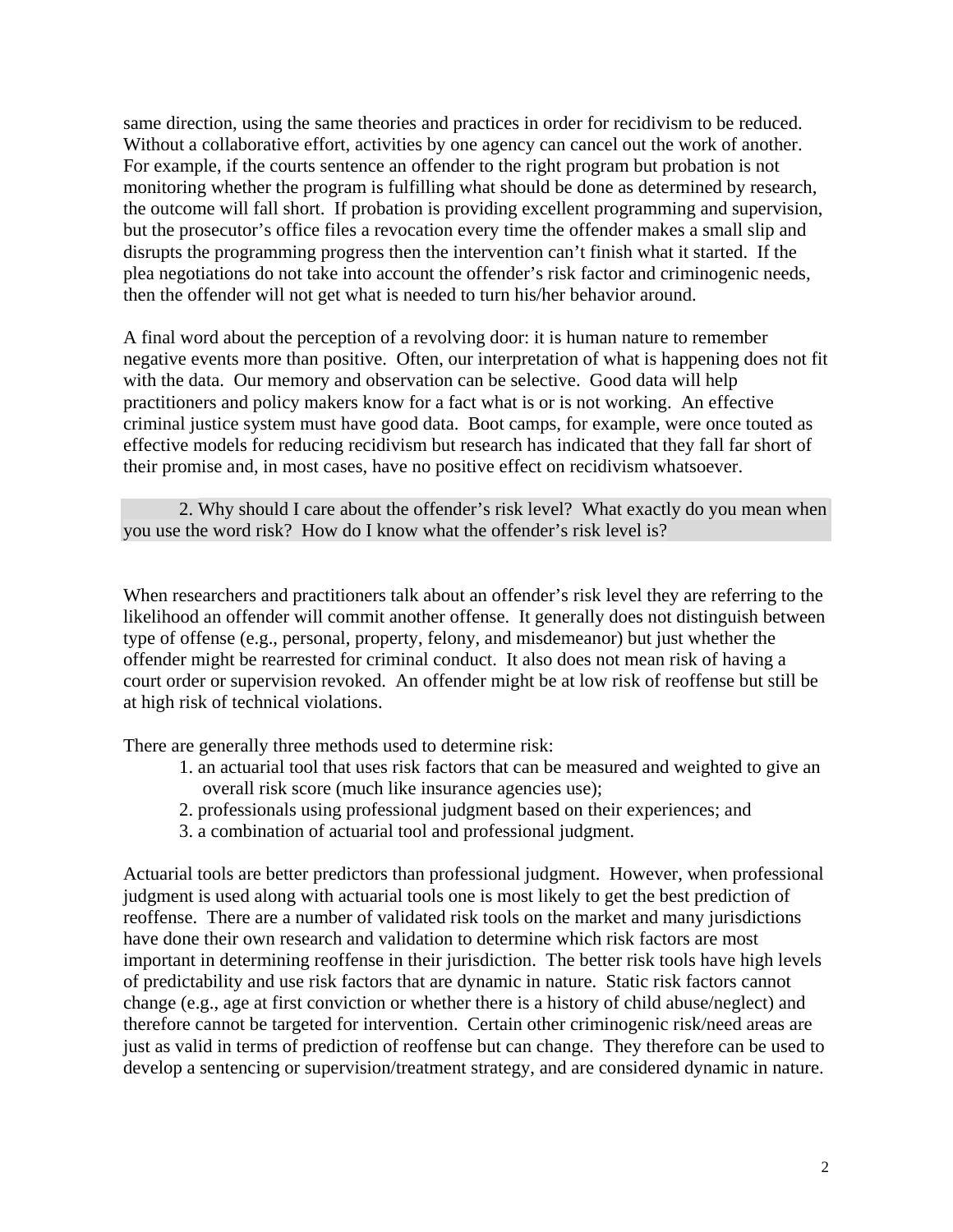It is critical that criminal justice practitioners know and understand what the risk factors are before making decisions around arrest, diversion, bail, sentencing, supervision, placement, or revocation. The failure to take risk into account can result in a variety of negative consequences creating a set of conditions that increase the likelihood of:

- **r** re-offending;
- $\blacksquare$  missed opportunities to protect the public;
- **P** putting predatory offenders on the street without adequate structure/programming; and
- wasted public resources.

As an example, diversion decisions in many jurisdictions are based on the offense itself. However, risk is largely based on offender characteristics, not on the severity of the offense. The failure to take into account these offender characteristics can result in offenders being placed on diversion when they should get a more intense intervention, or in offenders being passed up for a low-cost diversion alternative and being over-supervised/sanctioned.

3. What should I do with the low risk offender?

The research is clear that low risk offenders likely will not reoffend (the definition of low risk) and this risk only increases when the justice system applies correctional interventions. To invest correctional resources to avoid reoffense for a low risk offender is a waste of money. These offenders are not likely to come back on another criminal matter no matter what the justice system does. The reasons why they are more likely to reoffend when given a correctional sanction might be due to:

- labeling (when they are treated like a criminal there is a kind of self fulfilling prophecy that emerges);
- $\blacksquare$  mixing them with higher risk offenders who introduce ideas and pressures they would not normally encounter; or
- taking them away from their pro-social networks that contribute to their low risk status.

Whatever the reason, the criminal justice response should be one of caution and restraint. The least amount of intervention possible to deliver the message to the general public that such criminal behavior will not be tolerated is sufficient. Low cost examples are fines, community work service, or attending a one-time class.

4. How can I use my position in the criminal justice system to create incentives for an offender to change his/her behavior?

According to social learning theory, some of the most effective means of changing behavior are through the use of modeling and positive reinforcement. Incentives and disincentives are almost always more effective than punishment. Examples of incentives might be early discharge from the sentencing order, suspension of jail/fines, reduced supervision levels,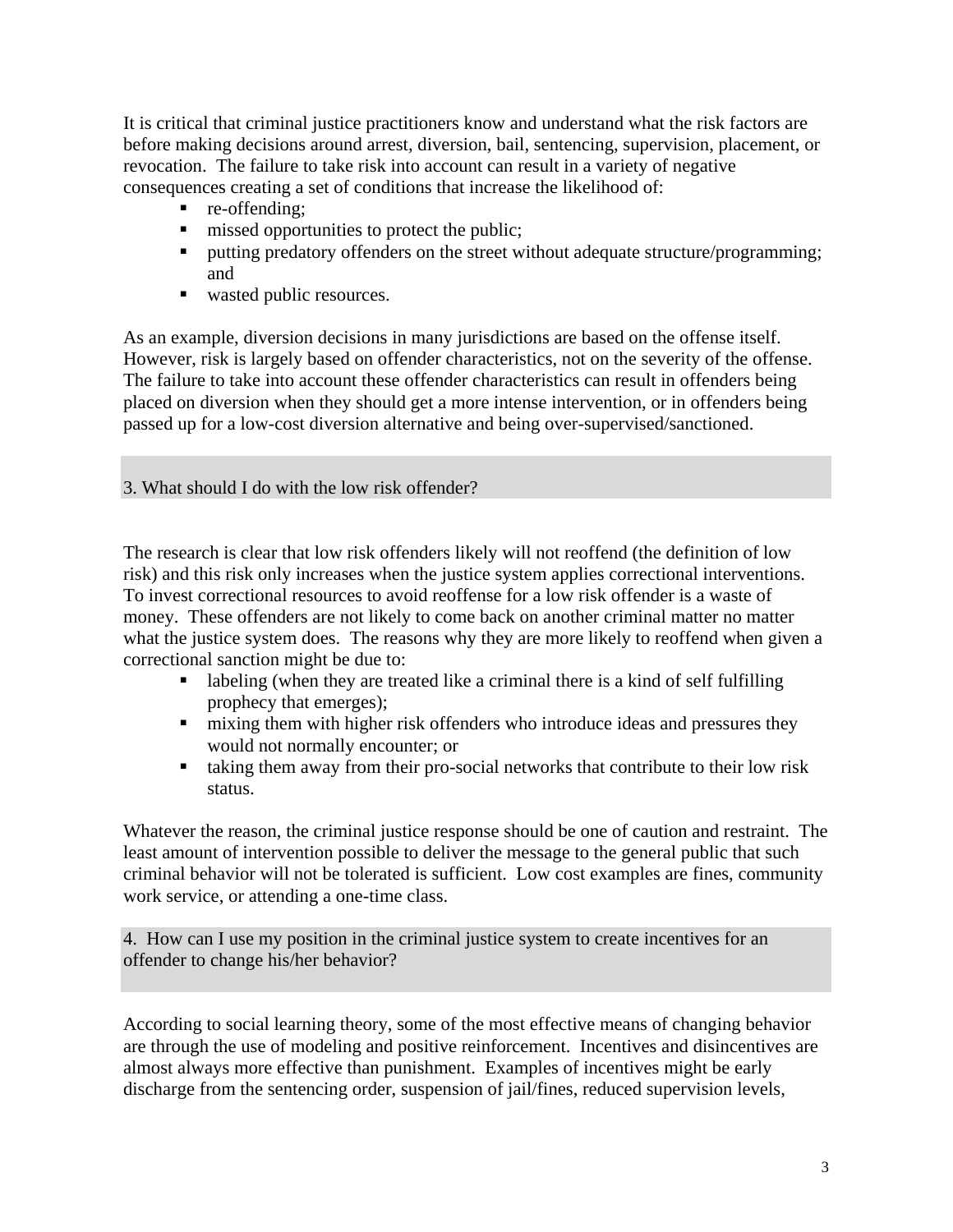fewer conditions, permission to travel out of state, conversion of fines to work service or vice versa, etc. Modeling is a critical feature in how we learn. Many offenders have not had positive role models who have demonstrated pro-social attitudes and behaviors. In fact, offenders often come from criminogenic neighborhoods where authority is despised and breaking the law is expected, even a rite of passage. Pro-social modeling that involves the visible observation of behavior that reinforces values such as empathy, compassion, respect, delayed gratification, honesty, and appropriate boundaries provides a major contribution to individuals and communities where all share a sense of interdependence and mutual respect.

The most effective incentives are not externally imposed (i.e., coerced from a position of authority) but rather are relationship based. Compliments, recognition, and words of encouragement/appreciation can be powerful motivators. We can learn from our experience with drug courts here. Even though the courts are in positions of authority, the use of that position can have a significant effect on an offender when there is a unique relationship established between the court and the individual offender. Examples of techniques include use of commencement (graduation) ceremonies, applause when an offender passes to another phase, providing funds for pro-social activities (recreation, theatre, sports, museum) after a period of chemical/alcohol abstinence, provision of gift certificates and 12 Step AA books, and praise from the bench.

5. How do I know that I'm sending the right offenders to the right programs? How do I know that these programs are effective?

We know that we can dramatically improve outcomes when we match the offender to the most appropriate program for him/her. In order to do this, we must know:

- what the criminogenic risk/need areas are;
- what the unique offender learning styles are (such as age, gender, culture, motivation level, mental condition, etc.);
- what the program staff and features are;
- what the proper intervention dosage and intensity should be; and
- $\blacksquare$  the degree to which the program is operated with fidelity to research based principles.

Probation staff should be trained how to motivate an offender to want to change, how to match the characteristics of the offender and program staff/features, and how to prioritize the order in which certain conditions should be met. Communication between the system players is critical to help inform all throughout the entire process and especially at critical decision points (i.e., arrest, prosecution, bail, plea negotiations, sentencing, revocation, parole, and discharge).

Finally, programs are rarely implemented in perfect alignment with the treatment theory or program model. Furthermore, the best-laid plans are often wrought with unforeseen obstacles that require adaptation. Finally, changes in leadership and direct service staff, funding pressures, atrophy/neglect, and other factors can lead to a deterioration of the model as it is practiced. Despite these challenges and shortcomings, evidence based programs still get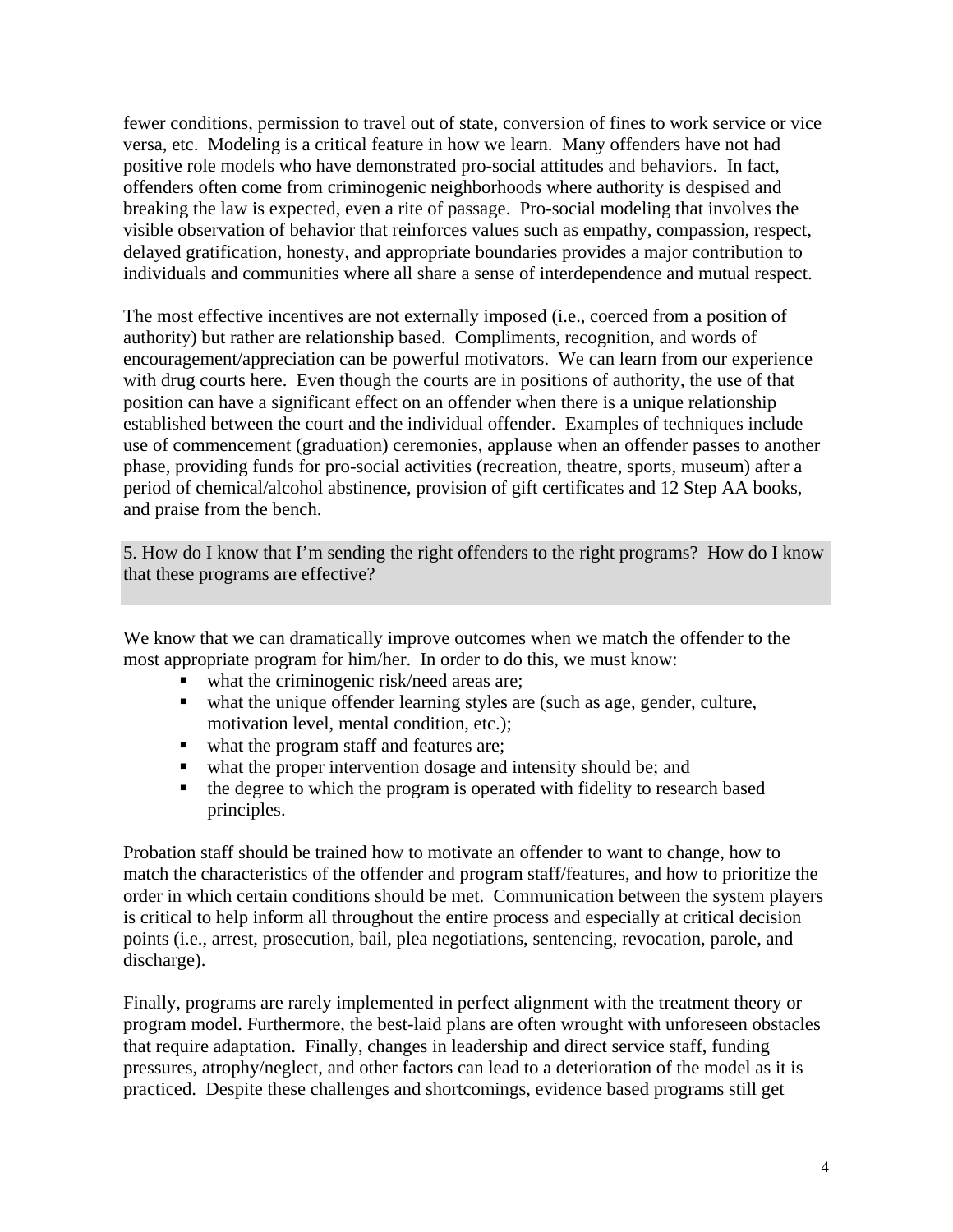better results than sanctions alone. If a program is not delivering the kind of results expected, it may not be a problem with the program itself but rather how it is being administered. Ongoing data collection on long term and intermediate outcomes is helpful to redirect the program if necessary, and to inform justice system players about the relative effectiveness of the program for particular individuals and where program changes might be needed. Quality assurance mechanisms can help agencies provide mid-course correction. The bottom line is that the justice system needs to make sure programs are being administered as intended and knowing that requires an auditing and data collection effort.

6. How can plea negotiations be used as a means of reducing recidivism?

While the practice of plea negotiations is a critical component of case processing, this procedure can be either supportive or detrimental to the objective of reducing recidivism. Ideally, the set of conditions included in a plea agreement should reflect an informed decision. If not, the result can be:

- Poor matching. Placing an extremely high risk offender in a skill building class such as conflict resolution, for example, without first addressing the offender's criminal thinking (through a cognitive restructuring process), can result in making the offender a more effective con. It is at the very least a waste of resources because the program will not have the desired effect.
- Lost opportunity. Once sentenced, if the conditions of the offender's supervision are pre-determined, there is no easy way to add an effective intervention without going back to court.
- Costly distraction. If probation/parole staff is required to monitor court conditions that are not effective in addressing the criminogenic needs, precious face-to-face and collateral time is wasted in managing things that don't matter in the long run. This is not to say that there aren't conditions that are important for other justice system goals such as victim restoration. Conditions are often imposed, however, in a routine way without regard to what those conditions are intended to accomplish.

The question whether a plea negotiation is effective depends on what the purpose of the plea is. Is it merely to clear cases efficiently and preserve resources? Is it to ensure that a particular punishment or accountability is exacted? Or, is it to reduce the likelihood of recidivism? If part of the goal of the plea is to protect the public through giving the offender the tools and motivation to stop reoffending, then the plea negotiation process needs to include a means to identify criminogenic needs and program matching.

7. Why should I be concerned with an offenders risk level when I send them to programs or incarceration? I look mainly at their offense and how serious it was.

Many offenders and almost all chronic offenders come to the court system with a host of issues such as chemical/alcohol abuse, poor family relations, financial troubles, criminal thinking, poor problem solving skills, etc. It takes an intense and structured program within a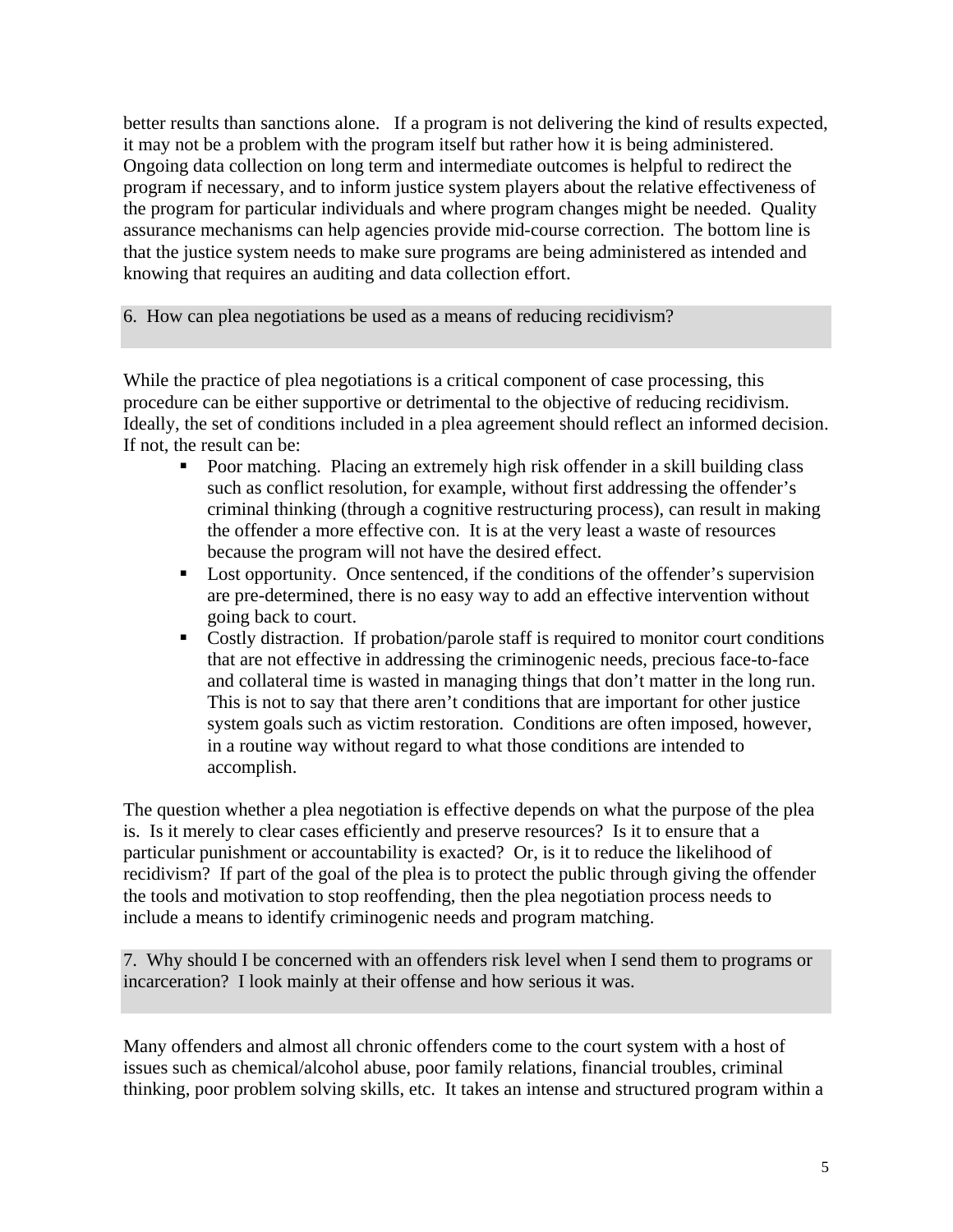controlled environment to set in place the conditions for behavior change to occur. Placing medium and high risk offenders in an unstructured program will not work. Low risk offenders with more stable and positive attitudes and support systems are not likely to influence the high risk offender. If anything, it tends to work the other way; the higher risk offender will influence the lower risk offender by challenging the person's world view, introducing negative thinking, and/or using manipulation and/or strong arm techniques to involve the person in inappropriate conduct. How many times have we heard of law abiding individuals who "got into the wrong crowd" only to get caught up in behavior that lands them in the criminal justice system? While this is not an excuse for poor behavior, there is no question that peers do influence each other.

The offense alone is not enough to determine risk level. Some of the lowest risk offenders have committed serious crimes and some of the highest risk individuals have managed to conduct themselves poorly yet only commit minor crimes. Looking at offense characteristics is important to determine appropriate sentencing response, but if the goal is to reduce future crimes then offender characteristics are at least as important and almost always more predictive of whether that offender is likely to commit a future crime.

8. Why doesn't punishment work? Shouldn't we be teaching these offenders a lesson?

Punishment can work. According to the research, under the right conditions, punishment can be an effective tool in shaping behavior. However, a number of conditions must be present:

- the subject cannot escape detection or consequence;
- $\blacksquare$  there is intense administration of response to unwanted behavior;
- all behavior is caught:
- **P** punishment is immediate; and
- pro-social response is taught following punishment.

These conditions do not exist in almost any setting other than perhaps where a toddler is closely supervised by an adult. Even in a prison setting these conditions do not exist to the level necessary. Furthermore, if learning a new skill, thought, or behavior doesn't occur then all punishment teaches an individual is what not to do. Social learning theory points out that most of our thoughts, emotional reactions, and behaviors are learned in a social environment that includes these concepts:

- we develop a cognitive structure and value system through social interactions that shape our attitudes and beliefs; this structure is a powerful determinant in how we behave;
- we learn best through observation;
- we are most likely to model observed behavior of another when we identify with the other person;
- rewards and consequences play a significant role in how we choose to act; and
- use of reinforcement and approval/disapproval leads to learning.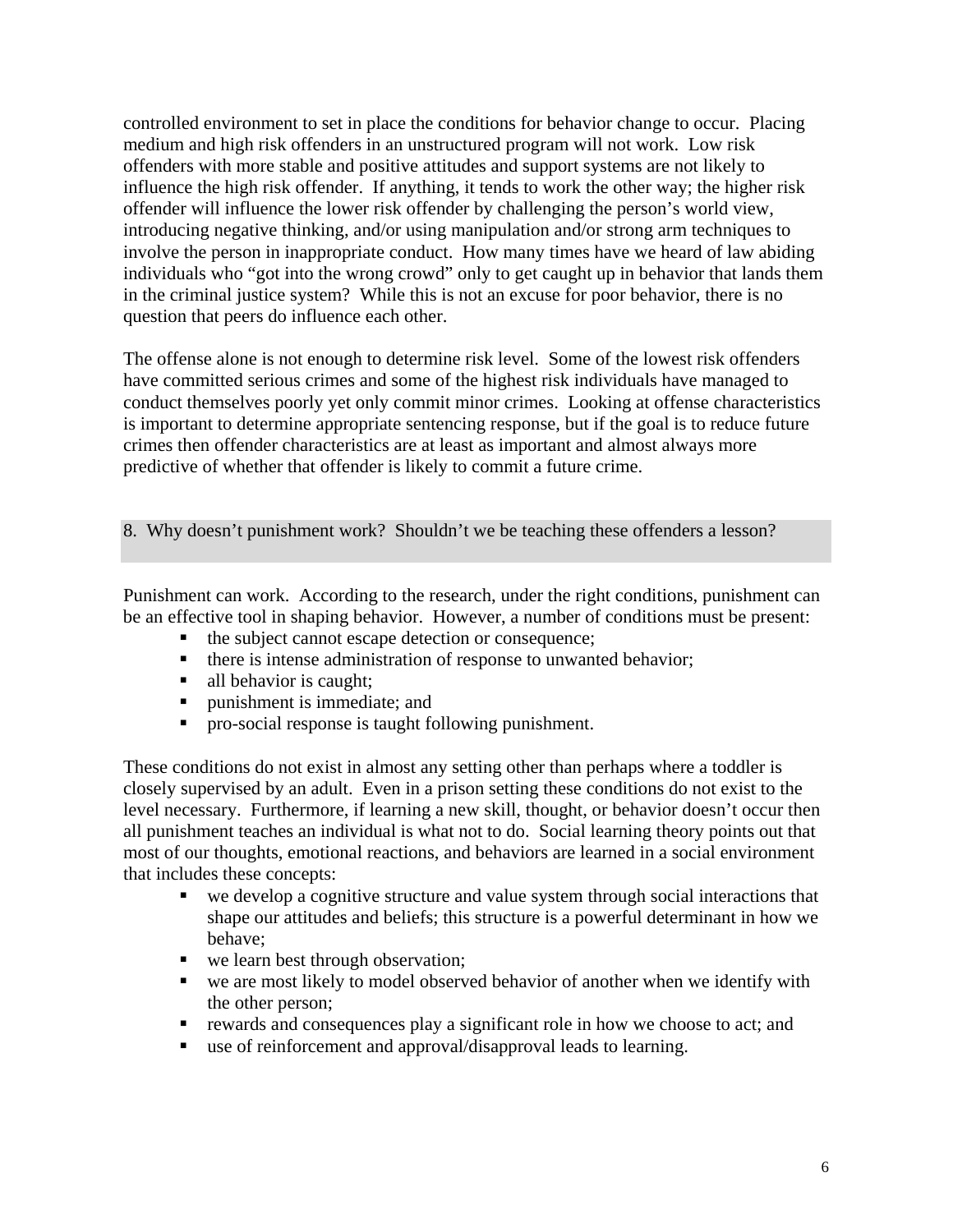Negative consequences are part of the learning process. Applying these consequences naturally (such as not being able to get a job at a liquor store if one has an illegal consumption offense) is helpful for learning to occur. However, it is rare that punishment alone has a positive, long-term effect. New skills and thinking must accompany those consequences.

This is not to say that punishment doesn't have a role in the dispensing of justice as it clearly has been adopted worldwide and in most cultures. Punishment and risk reduction can usually be accomplished together. Sanctions can be ordered along with programming aimed at improving the offender's skills, or correctional programming can serve as both punishment and risk reduction. From an offender's point of view, for example, being ordered to in-patient treatment is punitive. Being held accountable for his/her behavior and having to confront the implications of his/her decisions can be even more painful than serving time in jail. In fact, many offenders decline programming and request execution of a jail or prison sentence because the alternative of having to deal with his/her crime and criminogenic needs is too difficult. It is a false dichotomy to pit punishment against programming as two incompatible concepts.

Policy makers sometimes assume that what worked in their own personal upbringing will work with offenders, as evidenced by statements such as "the best thing that ever happened to me was when my father laid down the law." Or, "boot camp straightened me out and it was the best thing that ever happened to me." Many corrections techniques are successfully applied to largely responsible people who possess decent problem solving skills but have veered slightly off the "straight and narrow road." Chronic offenders often interpret such experiences differently, however, are more likely to rebel against or resent such actions, are less likely to learn from them, and possess a very limited (usually flight or fight) set of response options. What works for a largely law abiding population will not necessarily work with an offender population that has a long history of rationalizing behavior and poor role modeling.

9. How do I respond to probation/parole violations in a meaningful way? What information should I have to make a good decision?

Although there is no evidence that punishment works in reducing future crime, there is evidence that short periods of sanctioning can help motivate the offender to engage or reengage in a programming effort. The positive effect of these sanctions wears off in a fairly short period of time (such as up to thirty days and in many cases as little as three days). The courts play an important role in using their authority and power to help the offender return to interventions designed to help him/her adopt a pro-social lifestyle over the long term.

In addition, research has been conducted on how to best address technical violations of court supervision. The following have been determined to be important principles to ensure that the revocation response produces the desired effect:

- **EXECUTE:** increased certainty of response increases future compliance;
- **future violations are prevented when the courts/probation reduce the time between** behavior and response;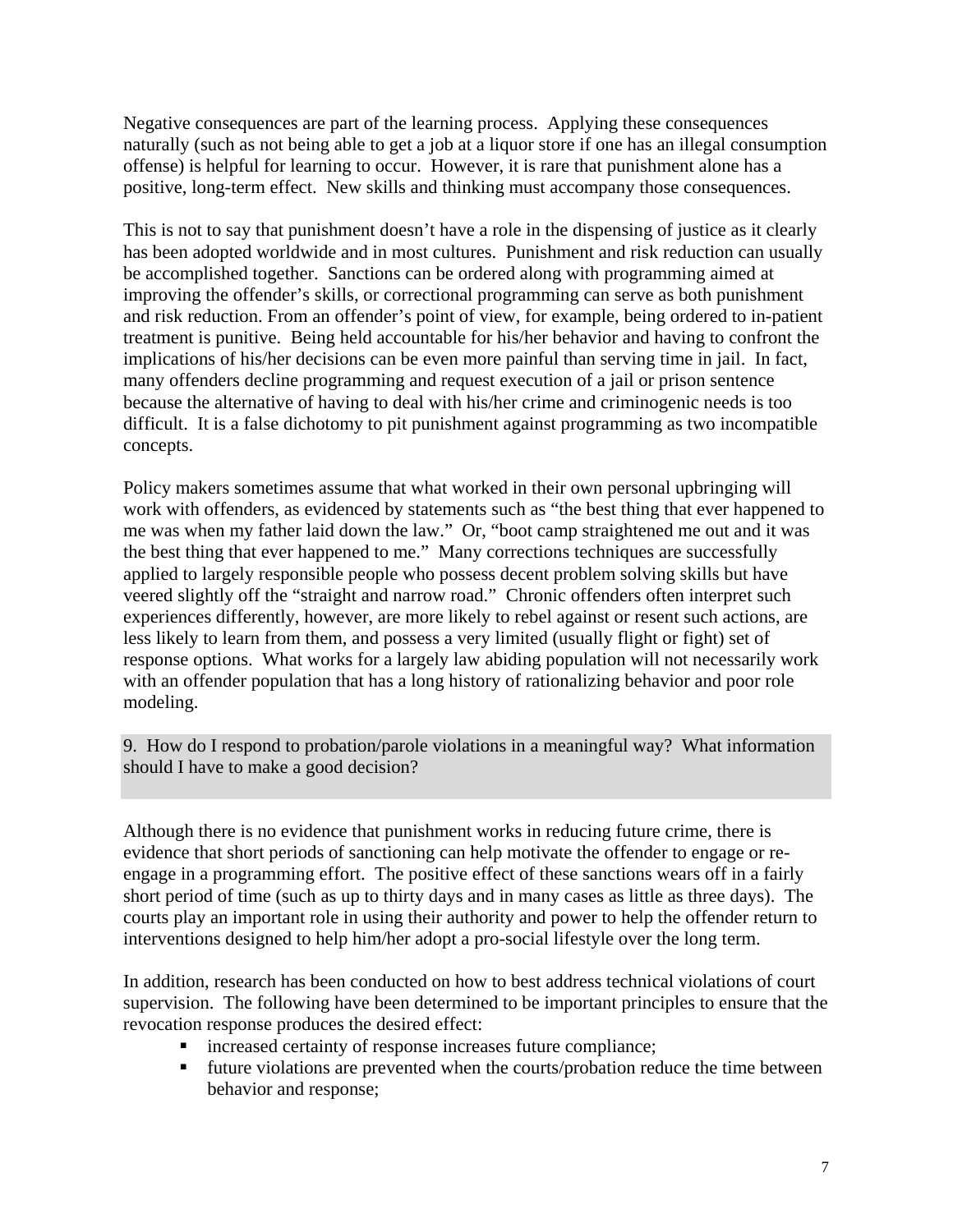- consistent decisions increase compliance (i.e., fairness);
- when continued violations receive an increased sanction response, future violations are reduced; and
- compliance increases when court responses are viewed by the offender as fair, impartial, and logical.

10. Why should I "collaborate" with other justice system professionals when I was hired/appointed/elected to do a specific job in a system of justice? That is the way the adversarial system works: each player advocates for his/her own perspective and it all balances out.

If all justice system representative simply "play their role" without regard to the ultimate outcome, then specific policy goals, like public safety, may not be reached. Working in the criminal justice system is in many ways like working on a waterbed. You can push down in one area and the water rises in another. Every action has an effect elsewhere. If you clog the court system with more cases than can be properly managed, the system does not work the way it is intended. If you change a policy in the prosecutor's office, it can directly affect the way the office communicates with victims. If you increase probation fees, it can affect the amount of restitution collected.

It is not in the offender's best interest to receive a sanction that is a poor match. For example, it:

- is a waste of a low risk offender's time and resources to receive a high intensity/dosage sentencing condition designed for the high risk offender. The court condition will not have the desired effect. It increases the likelihood that the offender will recidivate.
- is a poor use of a high risk offender's time and resources to complete a low intensity intervention designed for the low risk offender. It will not have the desired effect either. Given that this intervention will not meet the offender's criminogenic needs, the chances of returning to court on either a new offense or revocation of probation is high, which is in no one's best interests whether it be the offender, a future crime victim, the court system, or the general public.
- gives an offender false hope (assuming he/she wants help), increases the likelihood of reinforcing a self fulfilling prophecy ("what's the use, nothing works anyway"), and sets up the offender for failure when the intervention does not match the offender's unique characteristics.

If the goal is to ensure that the offender's court/corrections contact is his/her last, then the best way to make that happen is to match the right program with the right offender based on the offender's profile. Anything short of this significantly increases the likelihood of wasting resources, recidivism, revocation, further sanctions and costs, and reinforcing failure and hopelessness.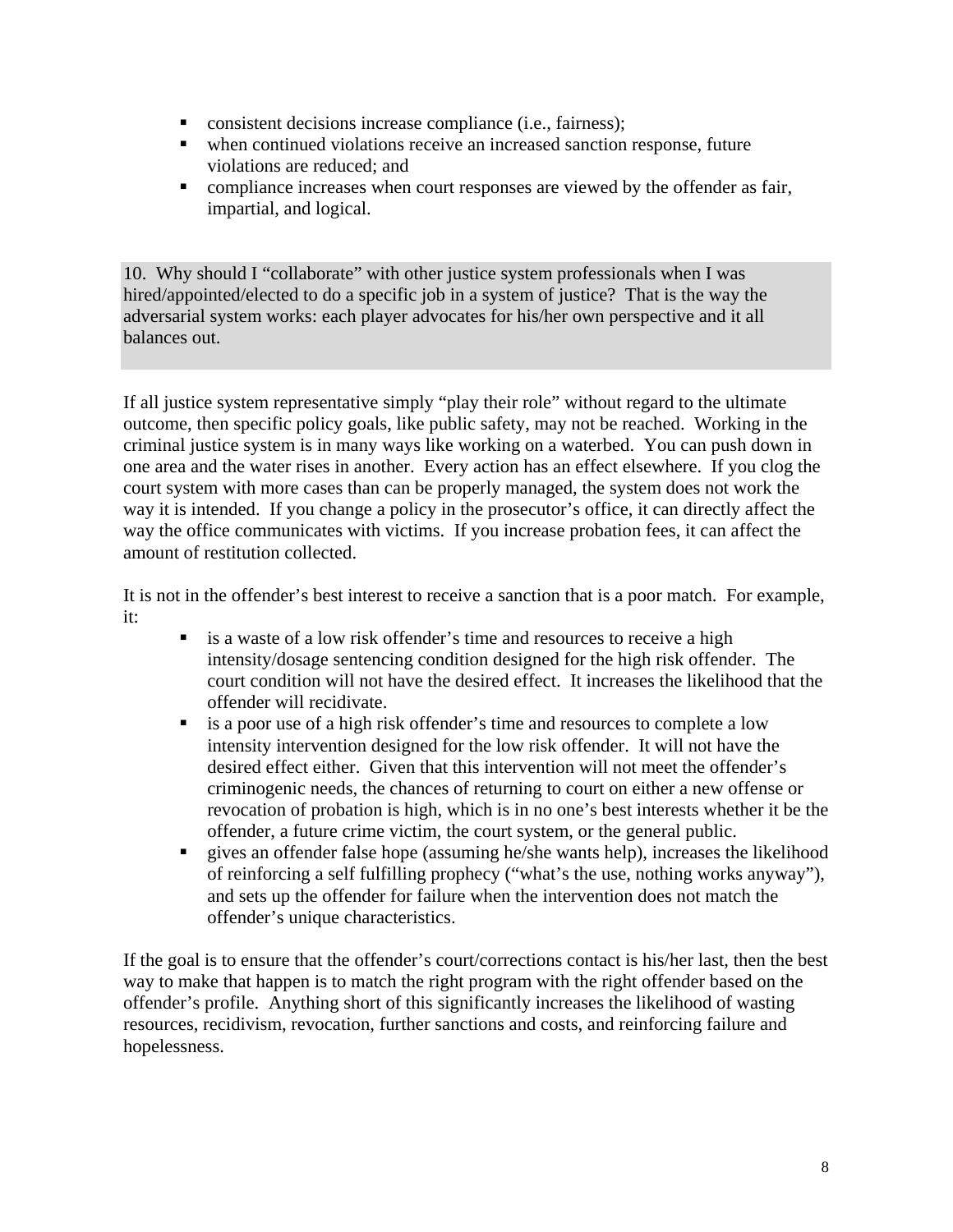One caveat is worth noting. Most people are capable of handling only a limited number of demands and changes at a given time. Trying to deal with too many issues simultaneously often results in being overwhelmed, and in poor compliance. A large number of sentencing conditions, especially onerous ones, can be counter productive. It is better to set a limited number of conditions and schedule a court review at a later point. It is more common for individual progress to come in spurts: two steps forward, one step back; one forward, a halfstep back. It is rare that a chronic offender will stop his/her anti-social acts "cold turkey." Change is difficult for all of us, particularly if negative habits and lifestyles have been formed over a number of years. Progress for an offender might include the commission of a lower level offense than those historically committed (e.g., from a felony to a misdemeanor) or a longer period of time between offenses or loss of sobriety. The criminal justice system will need to decide the extent to which the public is willing to wait before complete transition to law-abiding behavior is accomplished.

11. Why isn't the community safer if I use my position to lock up offenders? They are off the streets.

The community will be safer if offenders are incarcerated—but only for the short term. Approximately 95 percent of incarcerated offenders will eventually be released. The question is whether incarceration will improve public safety in the long run? At what cost? Can these resources be devoted to other interventions that have greater impact? For example, the Rand Corporation conducted a study of the effects of the Three Strikes Law in California. It discovered that despite difficulties with the law, the law did suppress crime by preventing sixteen felonies for every one million dollars invested in incarceration costs. However, Rand also found that if that same one million dollars had been invested in family functional therapy, 1,056 felonies would have been averted. Or 1,287 felonies if that million had been invested in multi-systemic therapy, or 2,160 felonies if invested in foster care treatment programs.

Some individuals clearly need to be incarcerated either until death/physical incapacitation or until they age out of crime. Fortunately, these individuals make up a small percentage of the total convicted population. For the others, interventions that reduce the long-term risk of reoffense can protect the public in both the short and long term. The way to do this is careful targeting of offenders and proper placement in the right programs. For many of the higher risk offenders who remain in the community, programming aimed at reducing recidivism should be combined with close supervision (such as use of intensive probation, electronic monitoring, day reporting centers, curfew, and structured activities).

12. As a criminal justice practitioner, why should I care who is in jail? It is not my responsibility to manage the jail population. If people need jail, then the policy makers should make sure there is enough space. After all, if they did the crime they should do the time.

The simple reality is that we have limited resources. If we over sanction or over supervise offenders (i.e., provide more services and structure than necessary to protect the public and change behavior) then we are not going to have the resources to devote to the more serious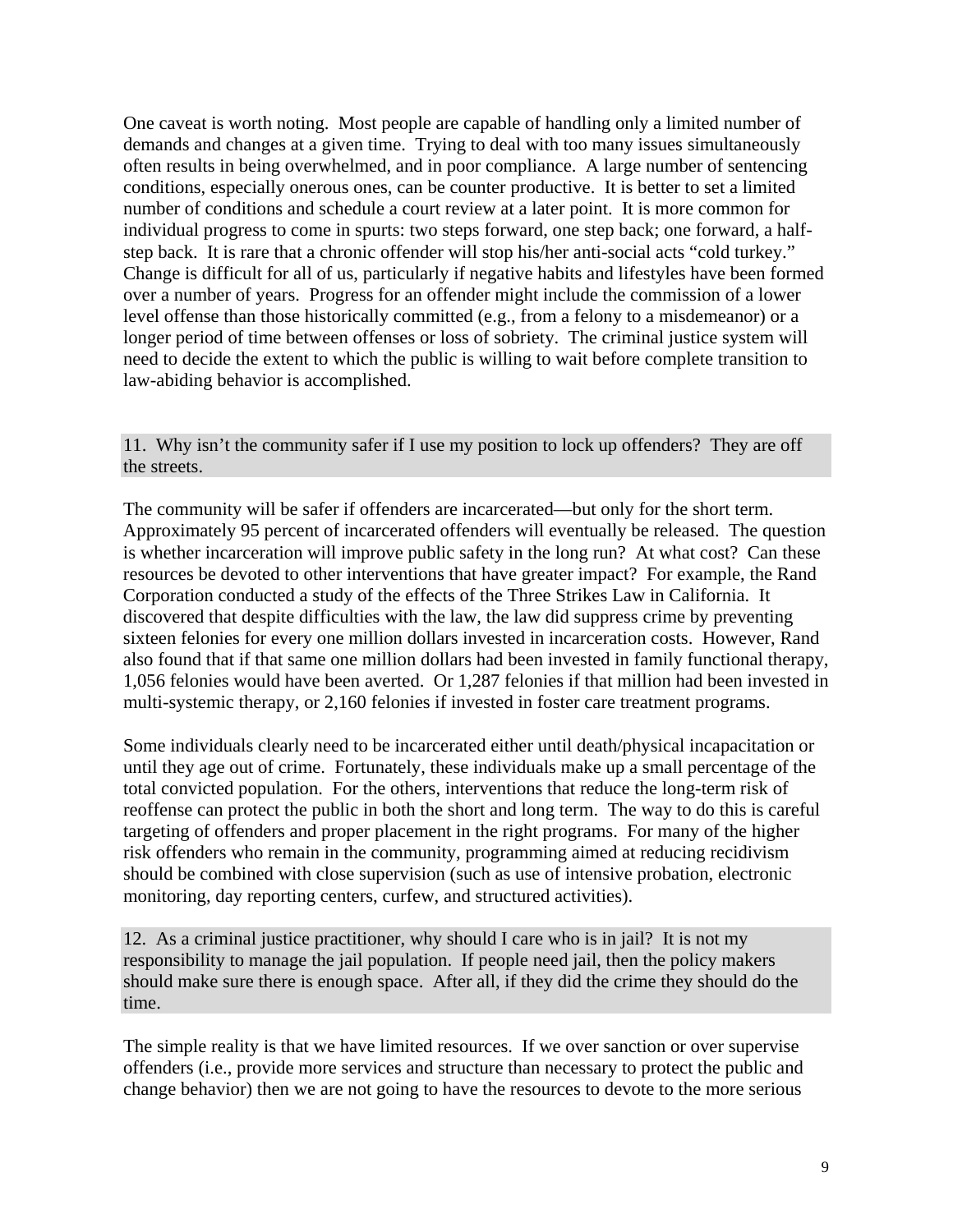offenders. Many states have passed sentencing laws that result in prison and jail overcrowding only to release hundreds of offenders before their scheduled release dates. The answer to this dilemma requires a diverse set of strategies. One of the most economical strategies is to devise a system of assessing and targeting those offenders who are most in need of separation from the public, and developing less costly, community-based alternative sanctions for the others.

Managing offender sanctions is similar to managing a checkbook. You can only buy a limited number of things. You have to decide how to spend your money in such a way as to get the "most for your buck." If you can save a dollar in one place it can be invested in an area where you have a greater need. The jail is usually the system's most expensive resource and has the greatest incapacitation effect. It should be used with foresight, ensuring that offenders with the greatest risk of reoffending who can't be safely handled in other programs are given priority over lower risk offenders.

13. It seems like there are many offenders who are terminated from treatment for being "resistive to change." How should I view this? Is the offender the only one to be held accountable? Should I question the program, probation department, or others for such "failure"?

It can be difficult to determine the reason for a program failure. It could be that the program was a poor match with the offender's profile (e.g., placing an anxiety disordered offender in a highly confrontational group). It could be that the timing/order of program activities was off (e.g., placing an offender into a skill building group before getting chemical dependency treatment). It could be that the program used techniques that don't work in engaging the offender, or there might have been severe personality clashes between a staff member and the offender. Or, it could have been that the offender was simply not motivated and sabotaged the program. It is critical to sort through these questions, especially when a person's freedom is at stake.

Certainly, if the offender has a history of anti-social conduct, disruptive behavior, a conduct disorder psychological profile, or a long line of program failures it is reasonable to conclude that the offender should simply be held accountable for his/her uncooperative behavior. However, it also needs to be recognized that offenders seldom go to programming willingly. If it were not for the arrest and conviction, most would not enter into these interventions. Even if they entered treatment willingly, they may be doing so only to avoid harsher sentencing. Correctional programs need to anticipate this attitude and not be judgmental of it. By using motivational techniques we can help offenders grow in cooperation and eventually intrinsically desire the help offered. Research has indicated that voluntary admission is not a strong predictor of programming success for correctional clients. The court system can get the offender to treatment/programming but it is up to the program to hook the offender so he/she internalizes the learning.

The best way to avoid having to sort out these circumstances around unsuccessful treatment is to ensure that a quality assessment is conducted and that good matching occurs. Preparation for a case plan might include a number of assessments that get at general risk of re-offending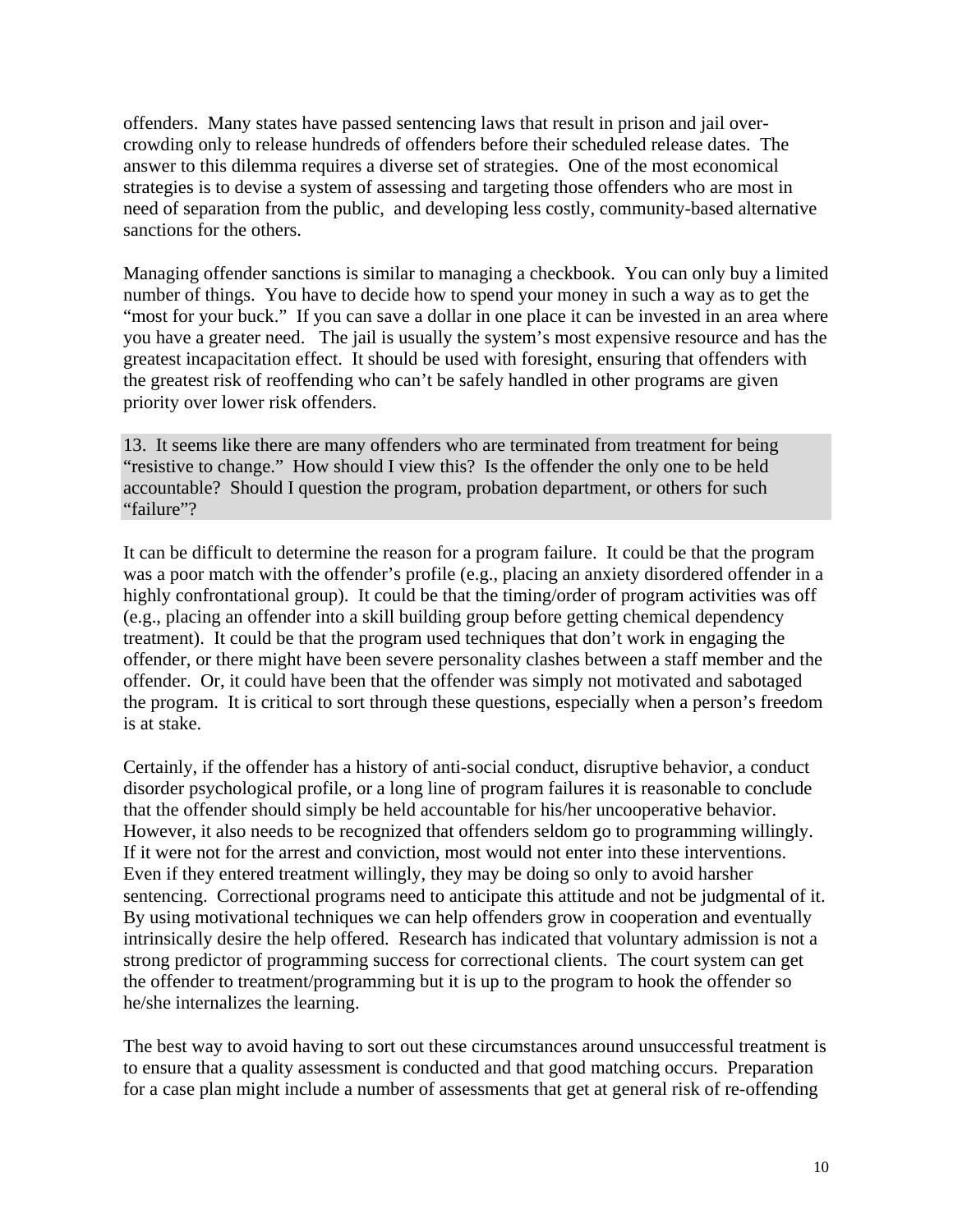as well as trailer tools to cover unique areas such as mental health, domestic violence, sexual misconduct, etc. Because the administration of these tests can be expensive, decisions will have to be made about the offenders in whom this investment should be made. Nonetheless, the best way to ensure that the limited dollars are being invested wisely is to know your offenders and know your programs.

14. How do I deal with offenders who are not appropriate for programming due to their high risk profile and past chronic history?

As indicated earlier, a small percentage of the offender population will not respond to treatment or programming interventions. This point needs punctuation. Thousands of cases are processed every year through a court system in a modest size jurisdiction. Only the smallest proportion of those offenders will fall into this category of "recalcitrant," meaning that no amount of programming will likely have a positive impact. This group might make up five percent of a prison population and a much smaller proportion of the thousands of offenders who are court-ordered to something short of prison. They show up as extremely high-risk individuals on risk tools. Over-stating or under-stating a group's risk level is problematic as it will either waste resources or put the public at unnecessary risk. That is why assessing true risk level is so important. Use of limited programming funds on recalcitrant individuals is a poor investment particularly if it means that another group of offenders cannot get access to the program. These kinds of chronic offenders might still be safely dealt with in the community, but through the use of intense structure and accountability.

The goal with this group of offenders is not to change their criminal thinking or value system but rather to "wrap a community cell around them" so they lack the time, opportunity, and energy to commit crimes at least during the time that they are under such intense supervision. For this group, 40-70% of the crime prone hours of the day should be structured through requirements such as showing up for a day reporting center, employment, work service crews, and other supervised activities.

15. What is probation's role in reducing recidivism? How can I support their work in doing this?

Probation has a very distinct role in the criminal justice system. Part of that role includes the provision of accurate and timely information to other decision makers, especially the courts, but also for prosecutors and parole boards. In an evidence based practice system, probation takes on a specialized role after sentencing, i.e., that of a change agent. A change agent is a case manager who orchestrates a set of processes and interventions to ensure that the offender is given what is needed at the right time to accomplish a behavior change. The probation officer is in the center of this activity in many ways: as an information gatherer, an assessor, a referral agent, a role model, a counselor, an enforcer, an organizer, a dispatcher of information, and a case manager. As such, the probation officer is constantly assessing what it will take for the offender to reduce his/her risk and to become more pro-socially oriented. Using social learning techniques, this change agent must use his/her skills to help motivate the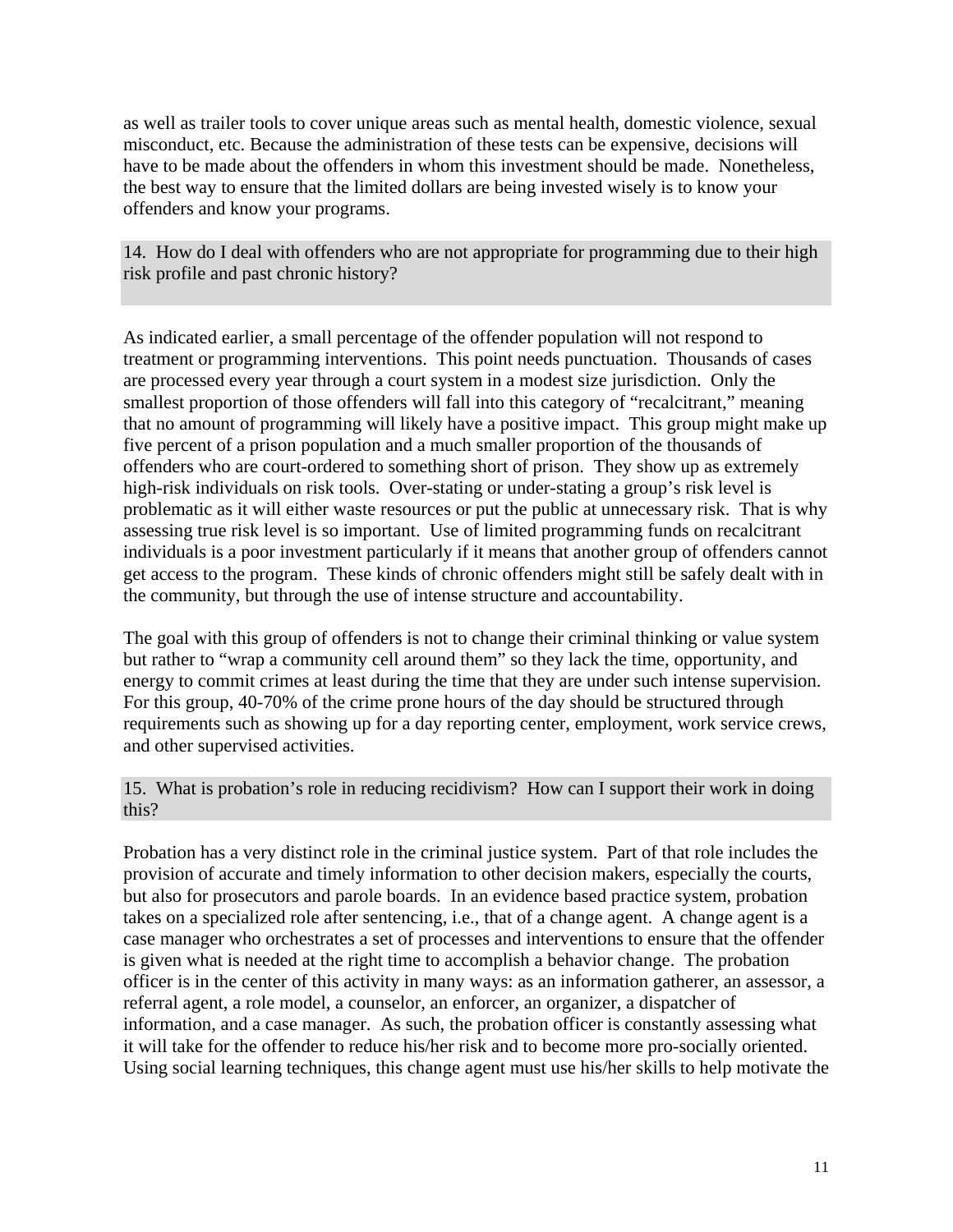offender, refer the offender to the right program, reinforce the learning that takes place, and provide structure and accountability to the process.

To be effective, the probation officer needs the full support and understanding of the other justice system players. The use of court reviews and revocations, for example, are important tools to help motivate offenders and keep them invested in the programming. Justice system stakeholders can assist probation by being aware of the research, the goals and techniques used by probation, and supporting these efforts. For example, risk is dynamic by its very nature. Circumstances change and risk can rise or fall sharply in a given month due to offender situations concerning abstinence, relationships, finances, employment, and so on. The probation officer should be able to modify the level of supervision and programming in order to meet the changing risk needs of an offender. Being locked in to a particular supervision level through a court order prevents the probation officer from having the flexibility to adapt services based on changing offender circumstances.

Furthermore, the process of setting up and monitoring the risk reduction conditions an offender must complete is time consuming and requires reasonable workloads. Requiring probation officers to supervise low-risk cases, wait long periods of time in court for a hearing, and write reports that do not substantively add to the value of justice system processing, pulls officers away from duties central to these risk reduction objectives. The best way for the justice system to support probation is to join in a collaborative effort toward reducing risk so it is a shared mission, and to ensure that the decisions made throughout case processing are aligned with evidence based practices.

16. My main concern is public safety. If I am going to allow the offender to stay in the community, how can I ensure that I am imposing the most effective sentence with the least amount of risk to the public?

The safest approach for the public in the short term is to lock up everyone who commits a crime. It also tends to be the safest approach from a public opinion perspective as a judge is less likely to receive criticism for harsh sentencing than for leniency, particularly if the offender later commits a new offense. This approach is impractical, however, given limited resources, and can actually increase future crime in light of the empirical evidence that an offender's risk level often increases when the offender receives punishment alone. The most effective public safety policy in the long term is to apply a combination of treatment and accountability measures in a community setting based on the offender's risk and criminogenic needs.

While there is no such thing as risk free community based sentencing, there is effective risk management. This term, risk management, simply means that the justice system can manage risk by knowing the offender's criminogenic traits (through an actuarial assessment and other information) and level of risk to reoffend (extremely high, high/medium, low) and applying an intervention that matches that risk level. Low risk offenders can be managed in the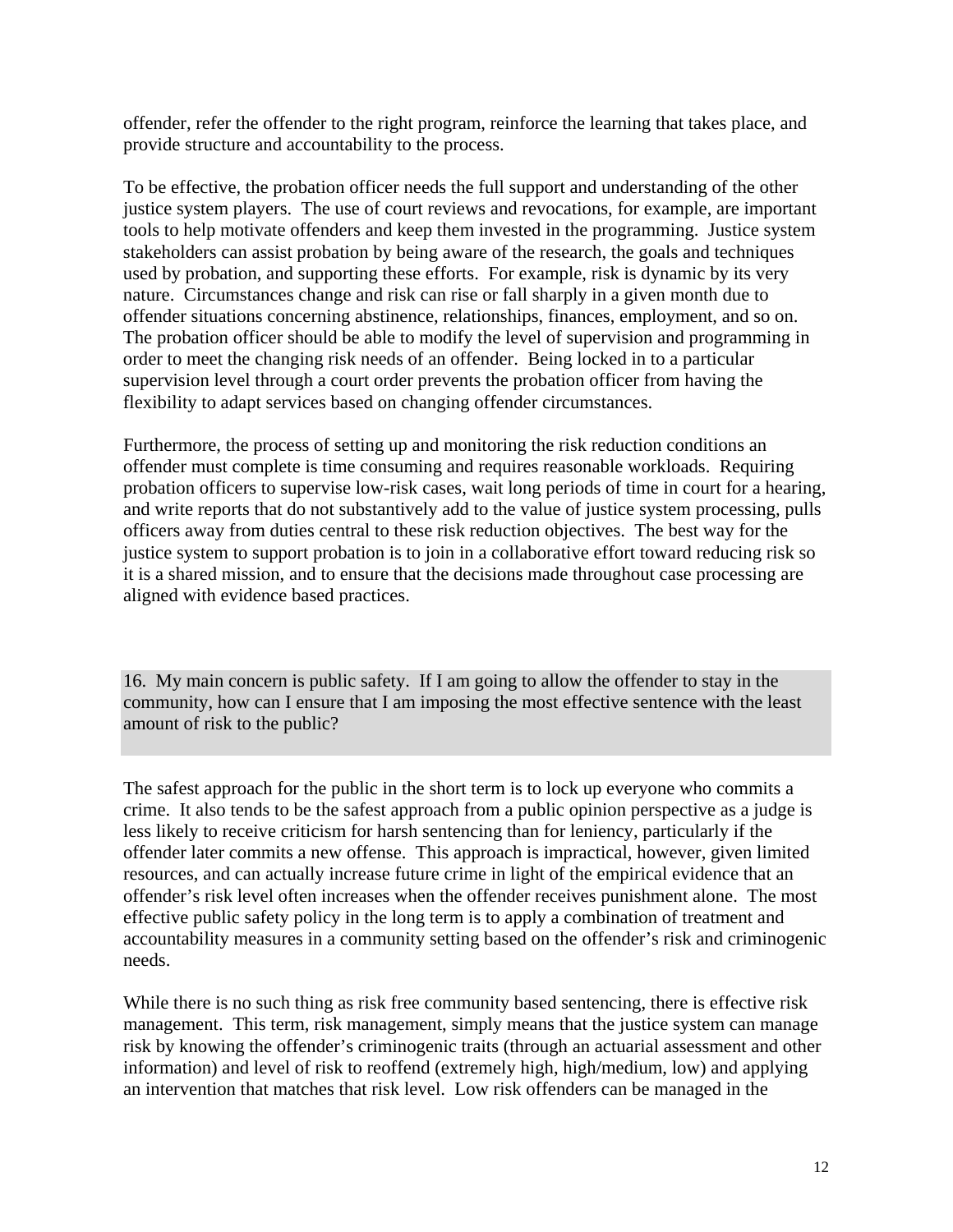community with little or no court intervention, as the definition of low risk suggests that they are likely self correcting. If the extremely high risk offender remains in the community the court should impose intensive external controls that provide high structure and accountability. Medium and high risk offenders should receive a combination of sentencing conditions that provide some measure of public protection and treatment programming to reduce the likelihood of re-offense in the longer term.

The court should work closely with probation, prosecution, law enforcement and community based agencies to respond quickly to offender pre-cursor behaviors (such as substance abuse, gang activity, and family stressors) that, if not addressed, will likely lead to new offenses. The system should avoid over-responding to low risk offenders and under-responding to the higher risk.

17. If punishment doesn't work by itself, then when would incarceration be appropriate?

There are many ways to control an offender, incarceration being just one and the response that is the most costly and intrusive. In the short term it is also one of the surest ways to ensure that an offender does not harm the general public. However, it has limited long-term benefits and some negative side affects. On the positive side, it can disrupt anti-social patterns and relations. And it protects the public during the time that the offender is incapacitated. The negative effects include an increase in face-to-face contact with anti-social peers and a removal from protective factors such as employment, positive mentoring, etc. thereby increasing the offender's risk profile.

The question of when to use incarceration and how much is one of the most important decisions a sentencing judge makes. In many ways, the answer depends on the court's sentencing objective. As a general rule, incarceration is most effective as follows:

- When the objective is to control the offender through incapacitation, a longer incarceration term will protect the public for the period of time the offender is locked up. And, if the incarceration is years in length, it advances the age of the offender which tends to slow down the more chronic offender.
- When the objective is to motivate the offender, a short jail term can be effective. However, this decision has to be weighed against three potentially negative effects: increased interaction with other anti-social peers, removal from potentially positive influences (employment, family, etc.), and the "desensitization factor," referring to the tendency of an offender to quickly settle into a jail routine and experience less anxiety and discomfort from incarceration over time. The desensitization factor limits the effect and deterrent value of jail time. For this motivation objective to be reached, the jail stay usually needs to be short (such as 3-7 days) and the timing of release needs to coincide with motivation to cooperate.
- When the objective is risk reduction, but the offender is too out of control or in need of a period of sobriety, a jail sentence can provide a "time out" and an opportunity for the offender to stabilize and transition to a more socially